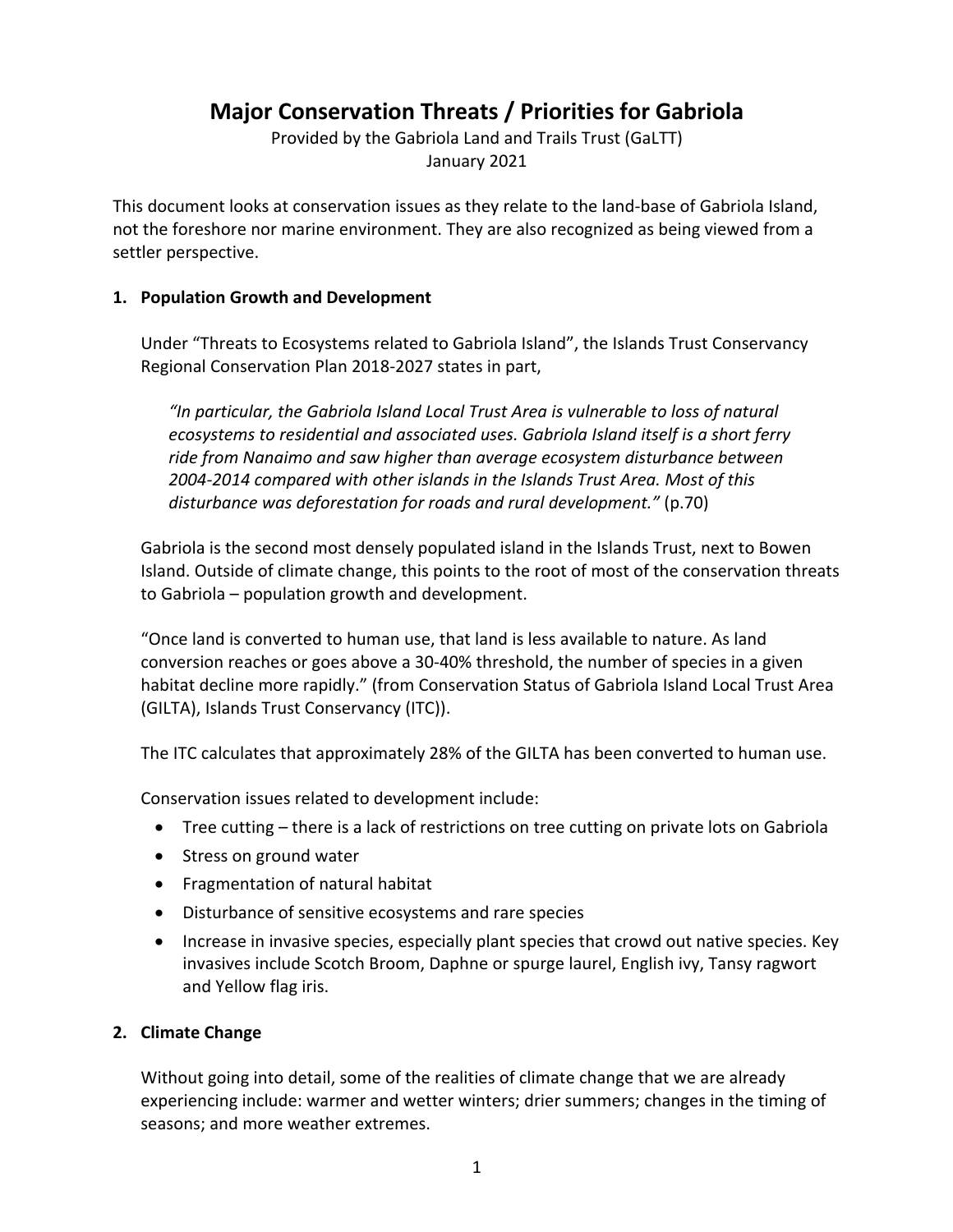Conservation issues related to climate change include:

- Summer drought stressing ecosystems, e.g., dying western redcedar
- Higher fire risk
- Heavy rainfall events, soil compaction, erosion, increased run-off
- Impacts from changes in timing of seasons
- Sea level rise.

# **3. GaLTT Conservation Priorities for Gabriola**

- Increase the amount of protected land as of March 31, 2020 the ITC lists Gabriola as having 12.13% of the local trust area protected, the 4<sup>th</sup> lowest of the 14 islands listed (http://www.islandstrustconservancy.ca/i-am-a/local-government/lta-protectedareas/), and less than the current federal goal of 17%. Protection priorities include: older mature forests (150-250 years old) as there is very little older forest on Gabriola; wetlands and riparian ecosystems; Garry Oak ecosystems
- Develop regulations/restrictions to reduce and manage tree-cutting, often clearcutting, of residential properties on Gabriola. Keeping trees alive has many benefits. The many leaves of living trees actively remove carbon dioxide from the atmosphere through photosynthesis, create more tree biomass and add organic matter to the soil. Keep living trees before planting new ones as they are performing climate change roles now when we need them to. New trees will also remove and store carbon but at low overall rates until they get much older. Cutting trees also exposes the soil and leads to carbon loss as well as providing a seed bed for invasive plants, fragments habitats, etc.
- Educate landholders on ways they can help protect and enhance natural habitats on their property
- Accurate identification and mapping of sensitive ecosystems
- Develop policies to create ecological protection zones
- Develop policy and practices that allow public facilities to harvest and use rainwater
- Require water storage to be built for new construction
- Remove invasives and prevent/contain/control their introduction. Dealing with invasives is huge; much better to prevent their introduction and spread
- Work across governments and agencies to develop policies and procedures to deal with invasive plants comprehensively (i.e., disposal of invasive plants is currently very difficult)
- Reconcile contradictions in policy affecting conservation issues between different regulatory agencies and their goals, e.g., Firesmart, invasive plants
- Reduce greenhouse gas emissions, e.g., build infrastructure and encourage more green and active transportation, (e.g., bikes, e-bikes, GERTIE) in ways that do not degrade parks and trails.